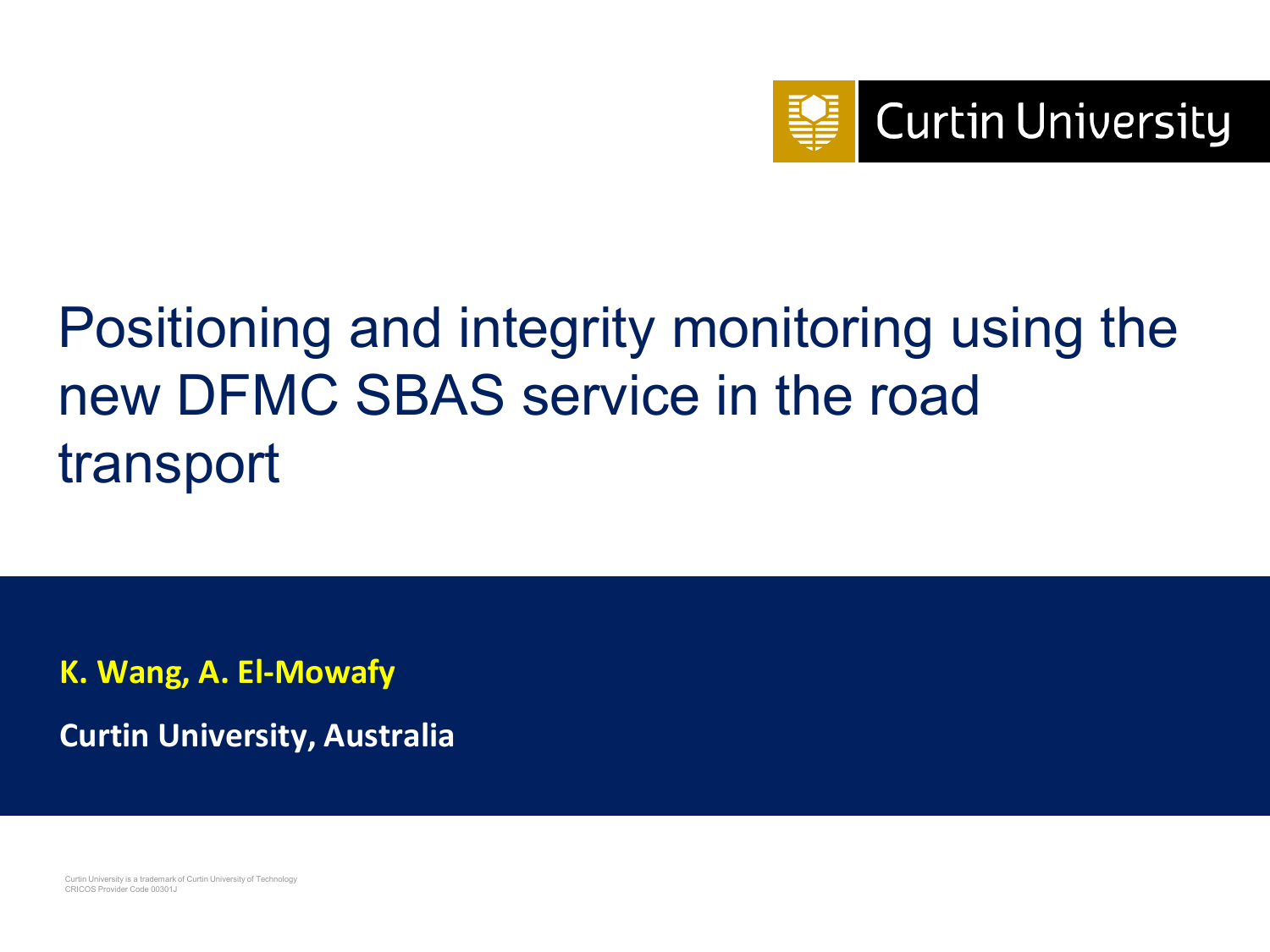### **Contents**

- Second-Generation SBAS Test-bed
	- Infrastructure
	- Services and solution types
- New weighting model
	- Challenges in ground-based applications
	- Influencing factors
- Integrity monitoring for DFMC SBAS
- Test results

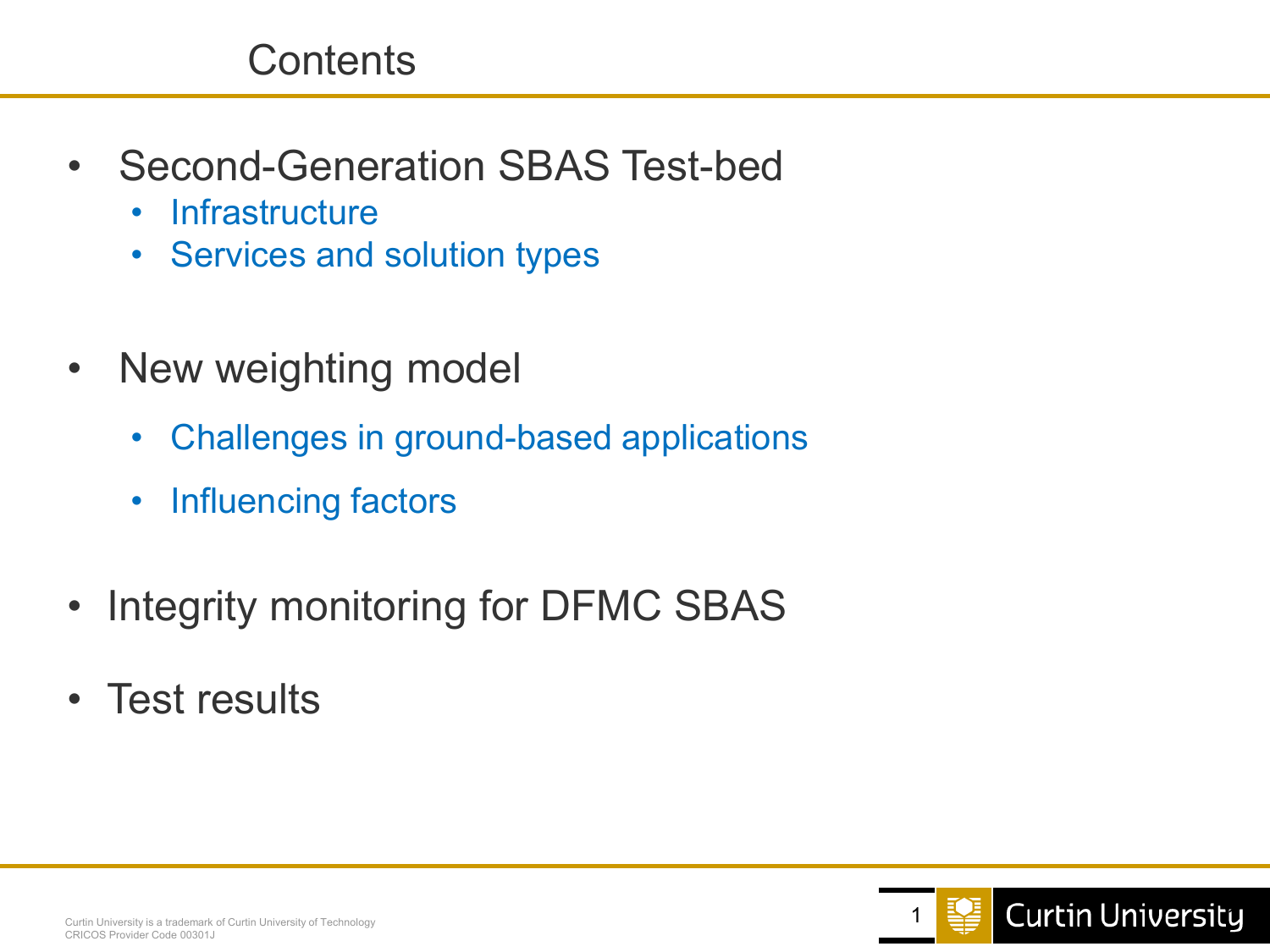Augmentation system to support positioning not only in aviation, but also in transport, precision agriculture, martitime, surveying, etc.

• Test-bed developed by:



**Australian Government** 

**Geoscience Australia** 



• Managed by:

$$
\vdash R \ \ \textcolor{red}{\mathcal{C}} \ \ \textcolor{blue}{\mathcal{N}} \ \ \textcolor{red}{\mathcal{I}} \ \ \textcolor{red}{\mathcal{E}} \ \ \textcolor{red}{R} \ \ \textcolor{blue}{\overset{\mathcal{S}}{\mathcal{I}}} \ \ \textcolor{blue}{\mathcal{V}}
$$

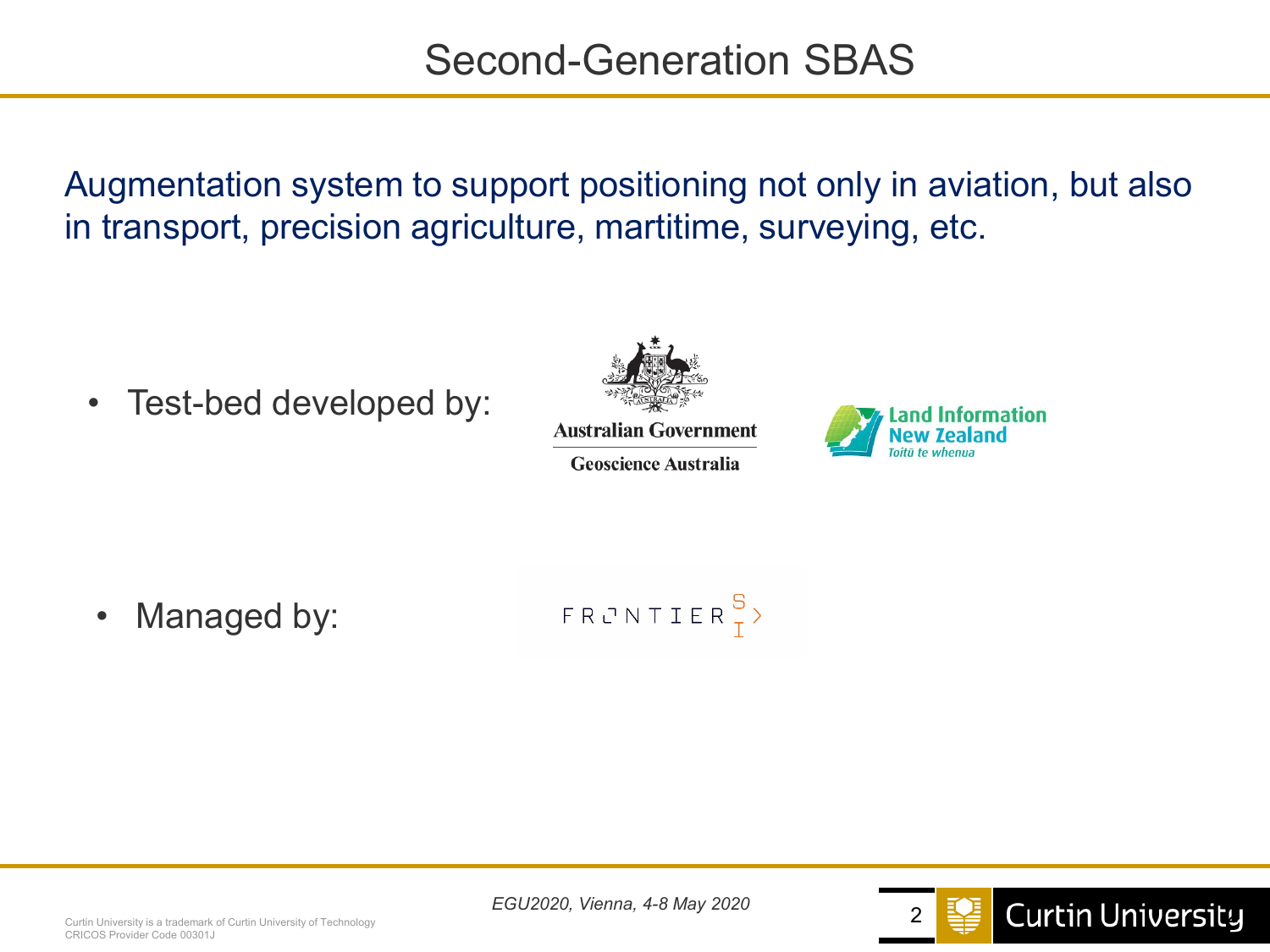# Second-Generation SBAS

#### Service and Solution types (non-aviation mode)

| <b>Solution types</b> | <b>GNSS signals</b>                   | <b>SBAS augmentation</b> |
|-----------------------|---------------------------------------|--------------------------|
| <b>L1 SBAS</b>        | $GPS (L1) + (Galileo E1)$             | <b>GPS</b>               |
| <b>DFMC SBAS</b>      | GPS (L1+L5) + Galileo<br>$(E1 + E5a)$ | <b>GPS + Galileo</b>     |
| <b>PPP over L5</b>    | GPS (L1+L5) + Galileo<br>$(E1 + E5a)$ | <b>GPS + Galileo</b>     |
| <b>PPP over L1</b>    | <b>GPS (L1+L5)</b>                    | <b>GPS</b>               |

Features:

- Precise satellite orbits and clocks in real-time
- Free-of-charge
- Support single-receiver dual-frequency GPS+Galileo positioning

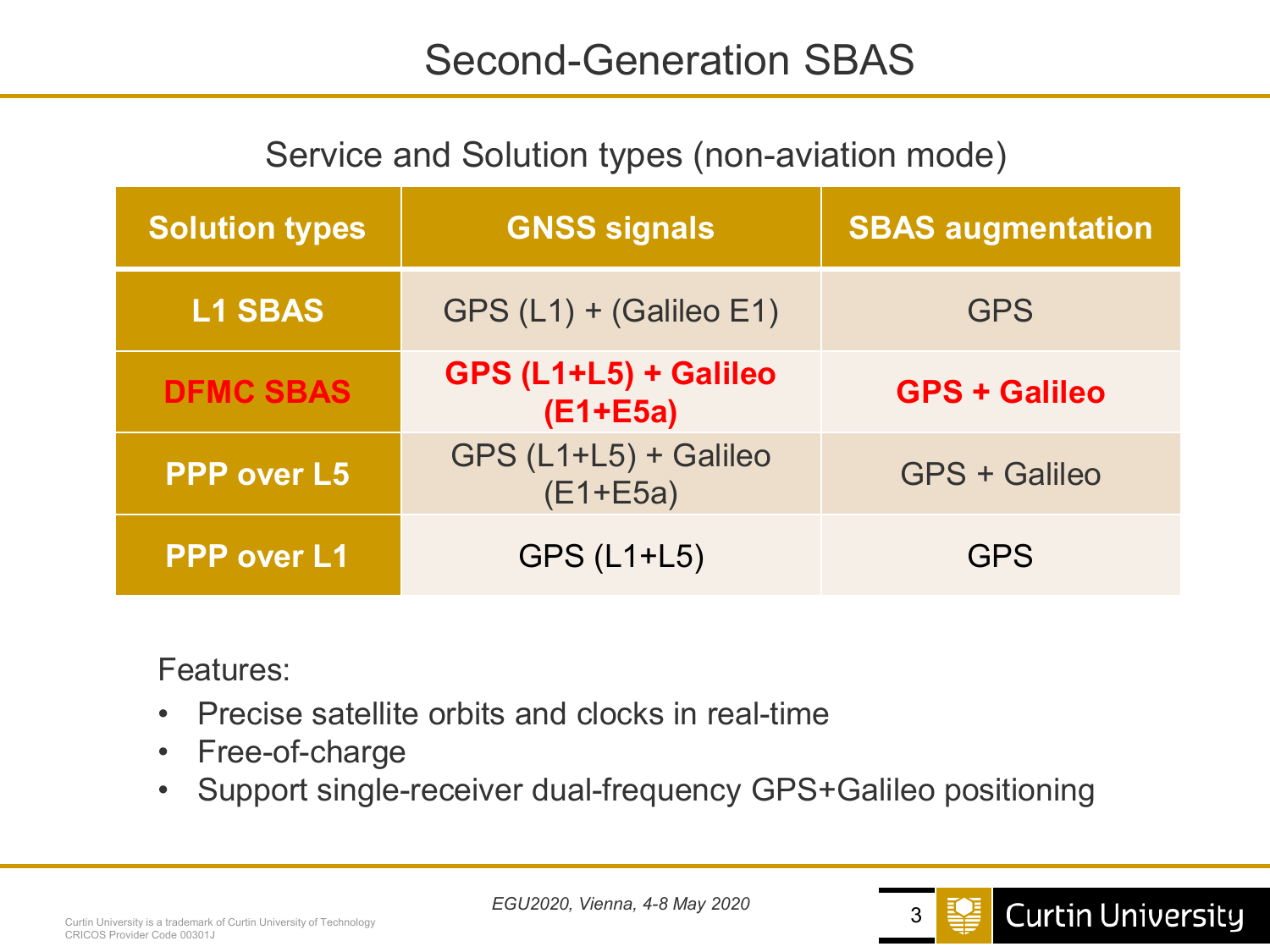# New weighting model

- $l(t_i)$ : Carrier-smoothed code observations
- $\hat{x}(t_i)$ : Receiver coordinates, receiver clocks (GPS+Galileo)

Applications in road transport  $\rightarrow$  Complicated multipath environment

#### **Challenge 1: Multipath at high elevation angles**

• C/N0 considered for weighting

#### **Challenge 2: Frequent cycle slips and filter initializations**

- Using well smoothed observations  $\rightarrow$  Significant data loss
- Smoothing epochs considered for weighting



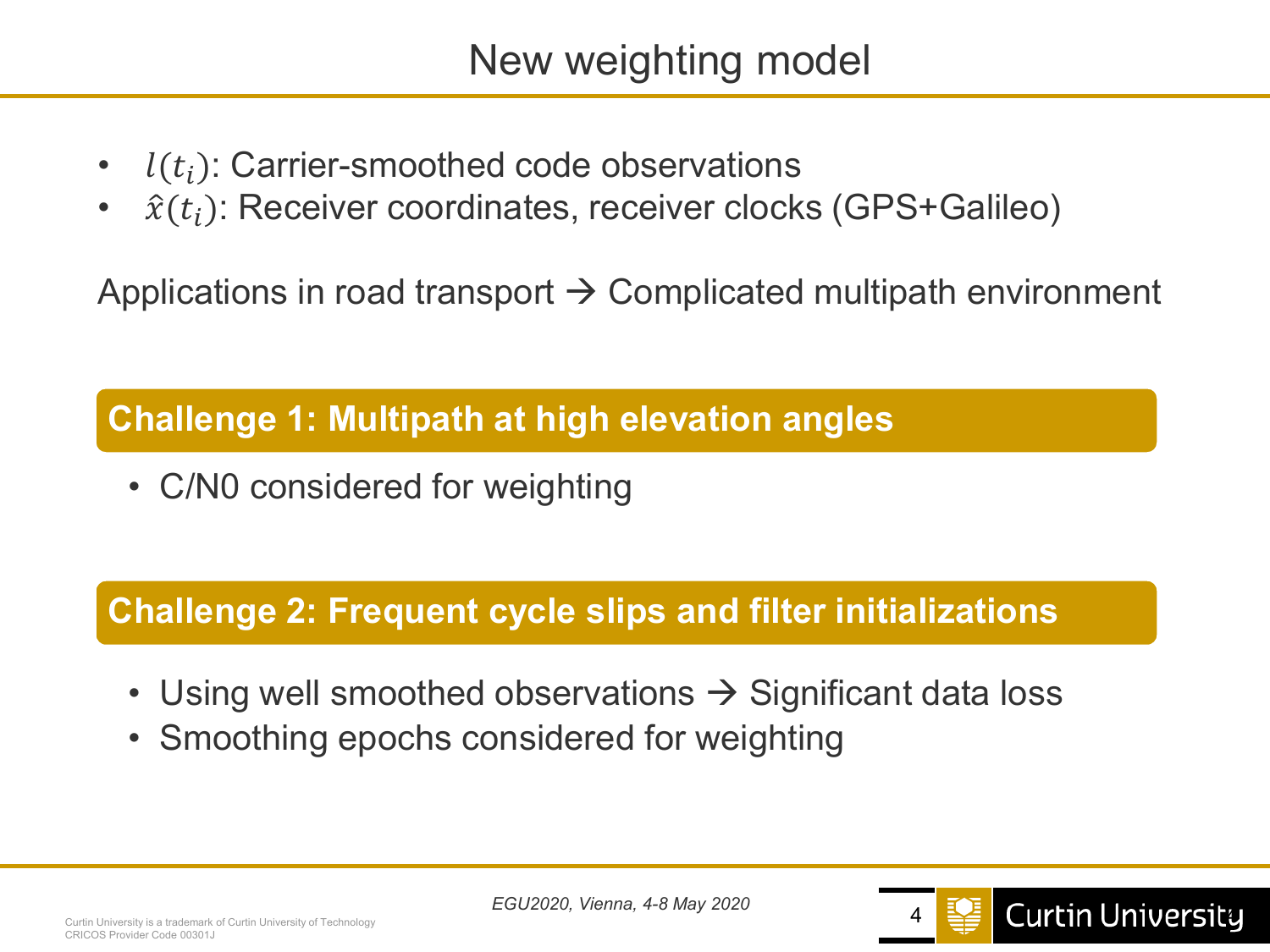# New weighting model



- C/N0
- Smoothing epochs
- Coefficients are empirically searched to best match the empirical and formal CDFs of the normalised and weighted noise/multipath
- Investigated for
	- Open-sky, suburban and urban scenarios
	- Smoothing windows of 300, 600 and 900 s

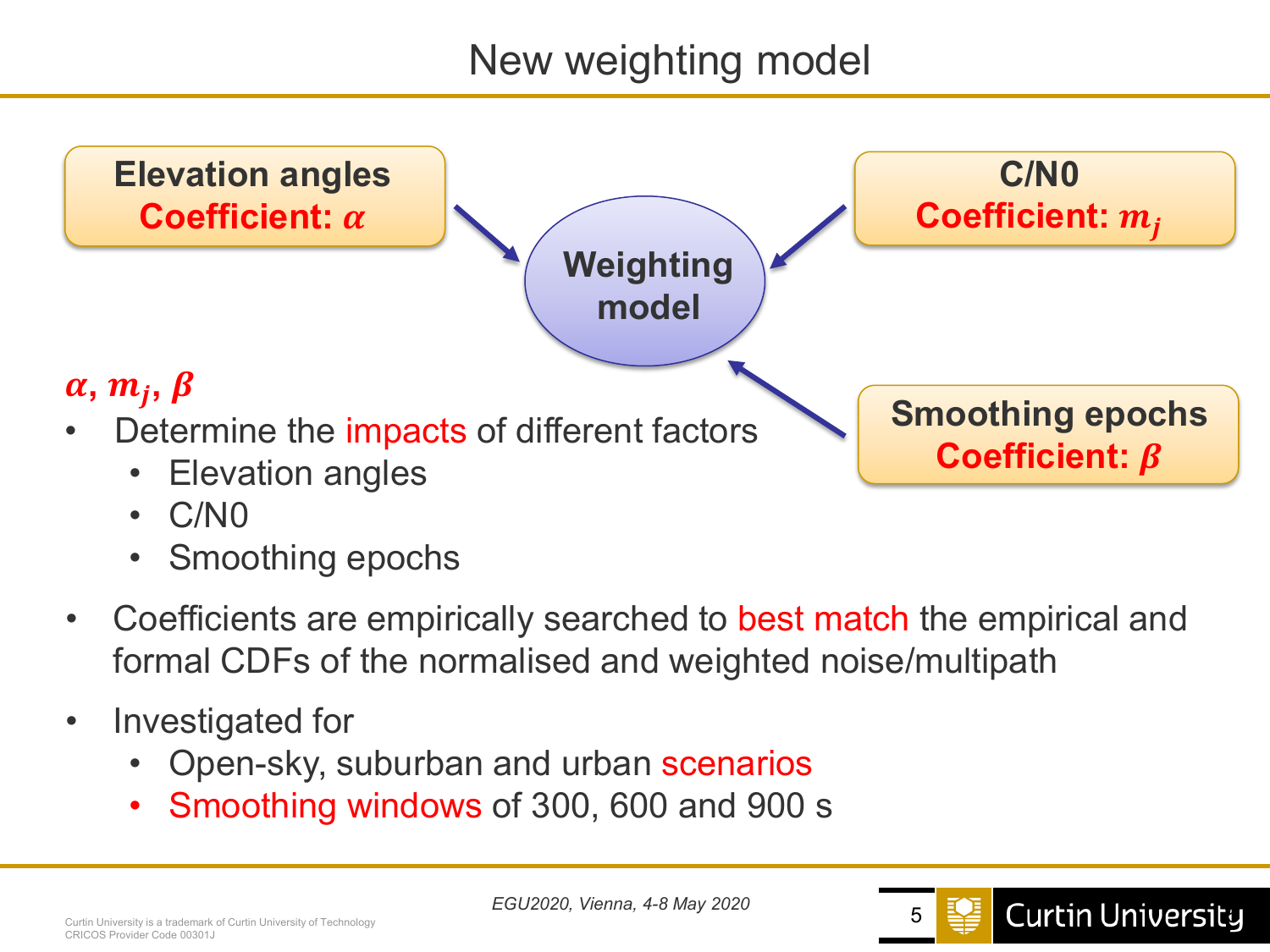# Integrity monitoring: Overbounding CDF + FDE + HPL



**Curtin University**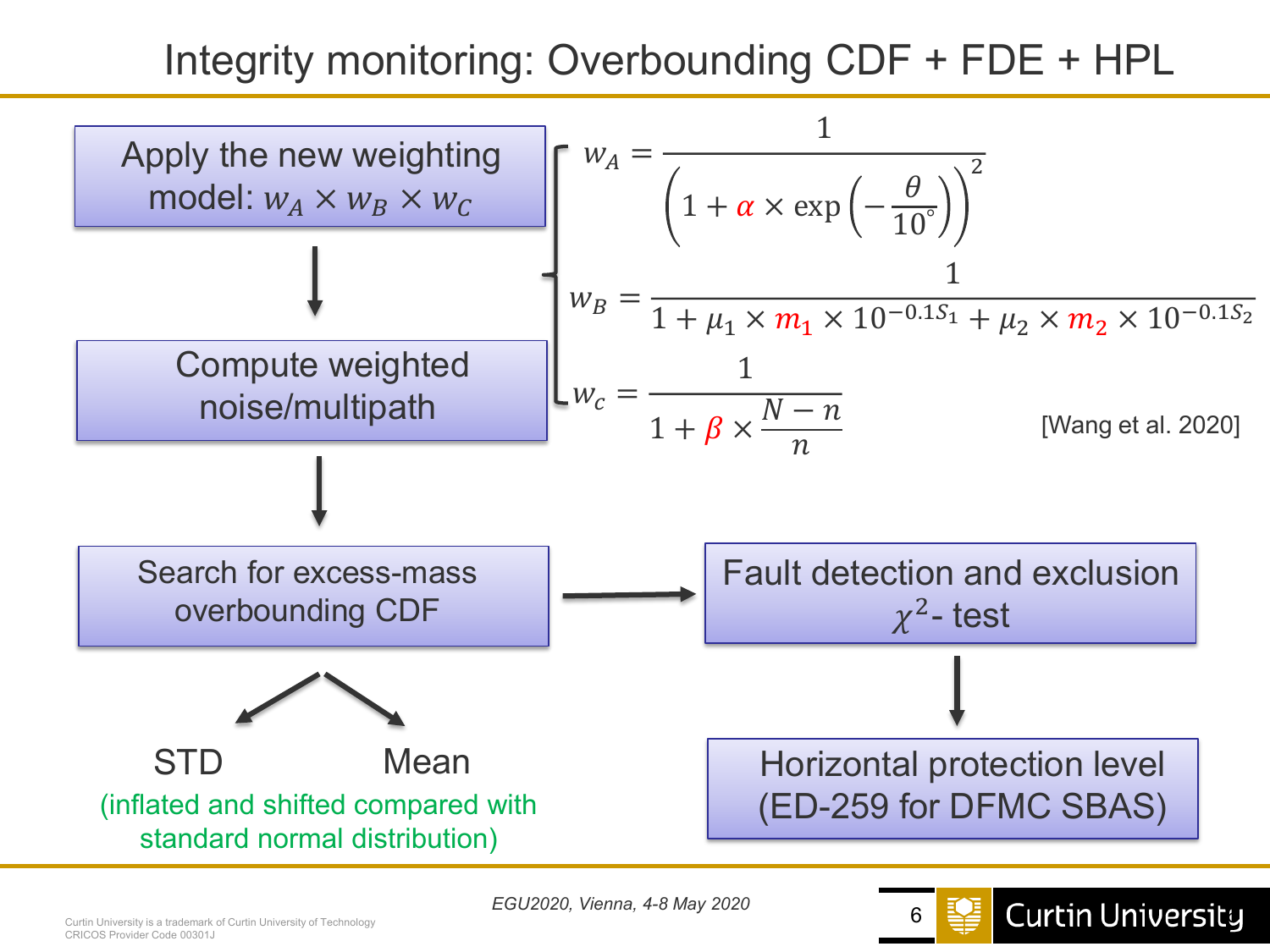- Computed in the direction along the semi-major axis of the horizontal error ellipse
- Bound the horizontal positioning error (HPE) with a pre-defined PHMI
- When exceeding the horizontal alert limit (HAL), warning message is sent to user

**HPL**

**HAL**

**HPE**

 $HPL = K \times \sigma + |T| \times M$ Determined by the PHMI

Overbounding mean of noise/multipath mapped into slant direction

Observation $\rightarrow \mathbb{P}$ osition domain transformation

Determined by:

- Precision of the satellite clocks/orbits
- STD of unmodelled tropospheric residuals
- STD of remaining ion. effects after forming the IF combination
- Overbounding STD of noise/multipath mapped into slant direction

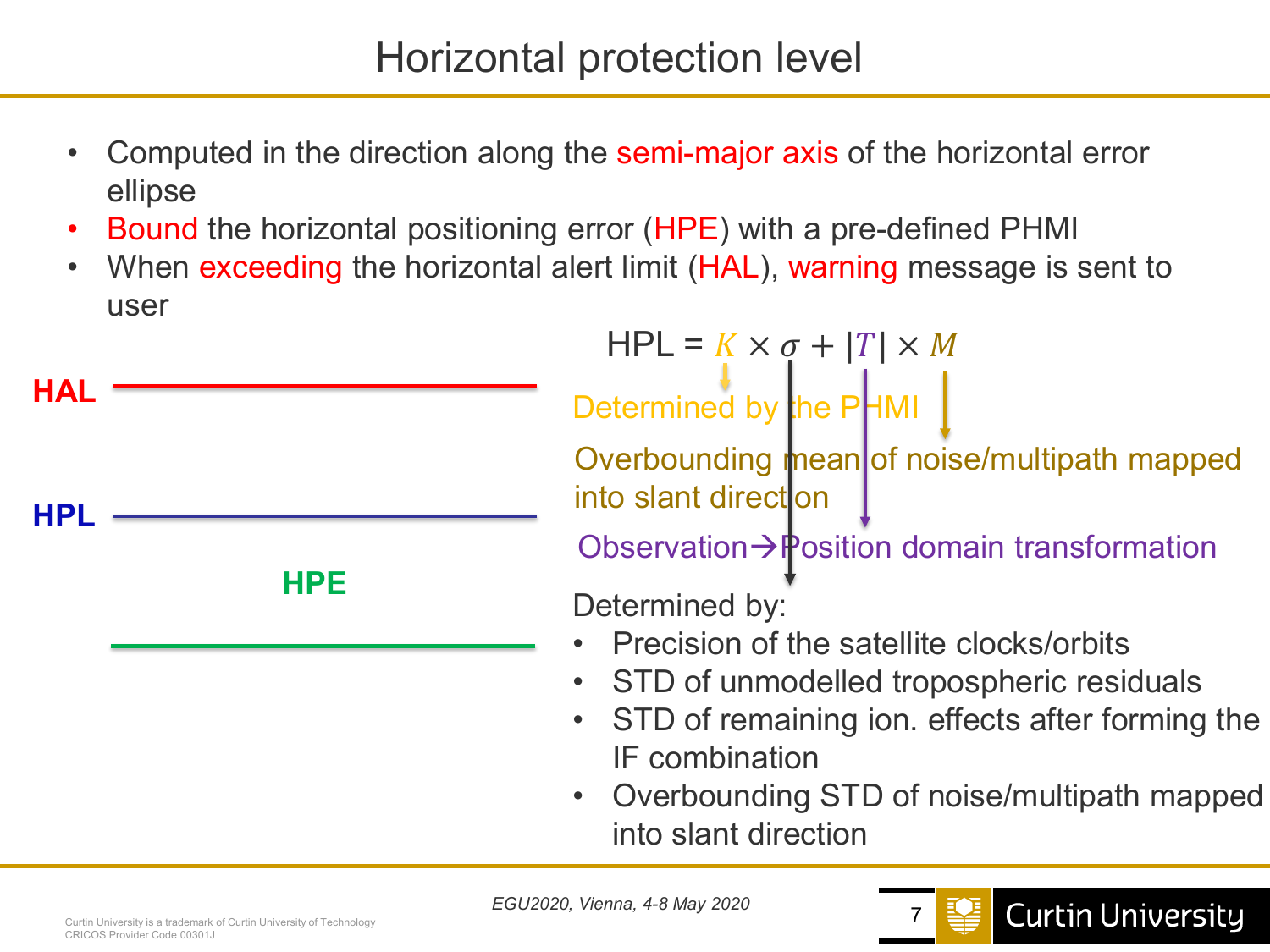# Mean HPL





*EGU2020, Vienna, 4-8 May 2020*